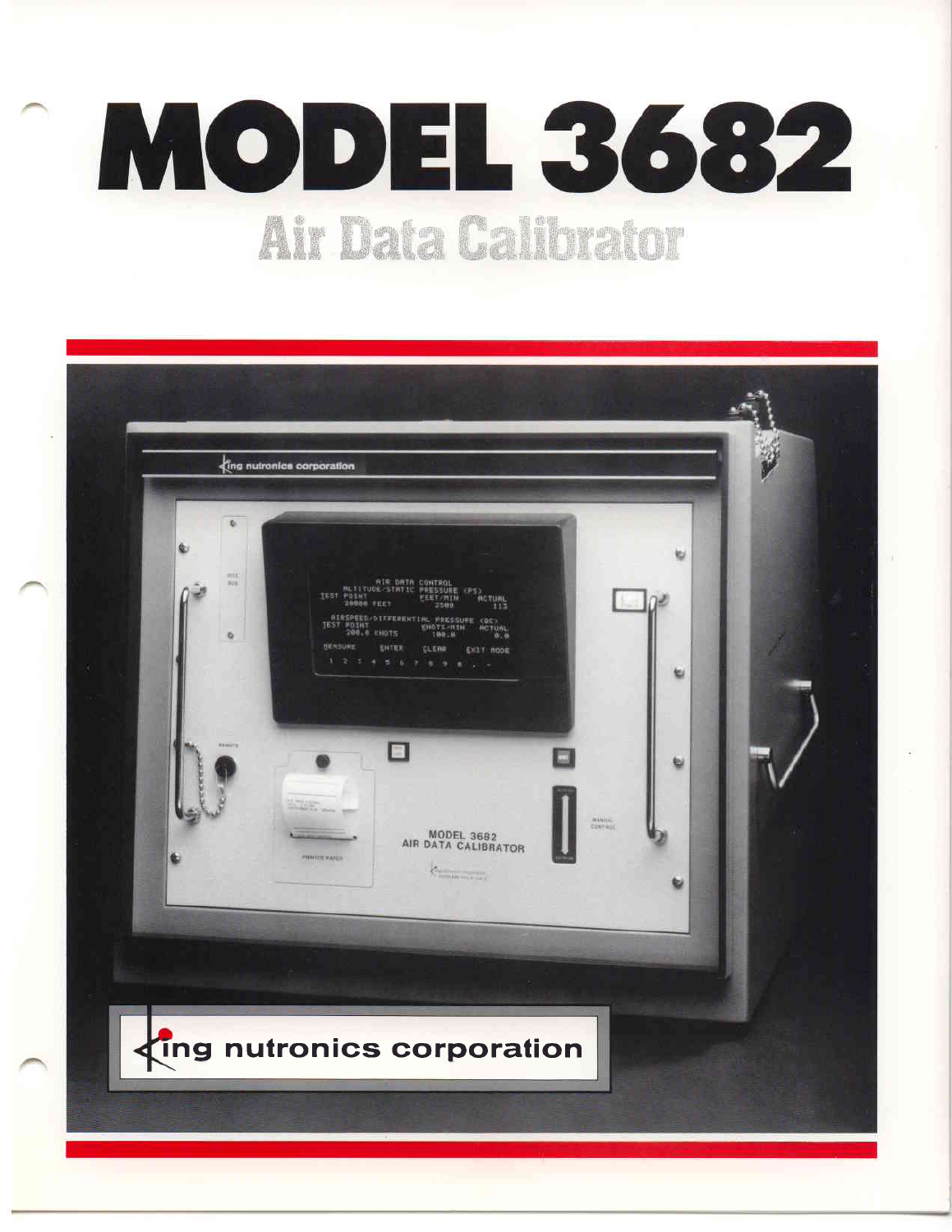#### **General** description

The King Nutronics Corporation Model 3682 Air Data Calibrator is designed to perform automatic and manual Calibrations of various types of instruments and testers in the air data pressure range. Typical instruments and equipment that can be calibrated by the Model 3682 include:

- Air Data Test Sets (TTU-205, etc.)
- o Air Data Comnuters
- o Aircraft Altimeters, airspeed indicators, and vertical speed indicators
- o Laboratory pressure and vacuum instruments, barometers, and pneumatic recording devices.

The primary operation and information center of the Model 3682 NrDataCallbrator is the touch panel display. All operation menus, data entry keys, and test parameters are activated and displayed at this panel along with a continuous update of pressure conditions. The 480 character panel provides the operator with a complete prompt scenario for a large variety of test set-ups and procedures. The dynamic control capability of the software allows the operator to change test parameters at any point of the operation or take a measurement of the instantaneous pressures. An on-board

printer is included to provide hard copy of the test data when desired. ,a

/-\

.a

In addition to a wide range of test modes, the Model 3682 includes an automatic leak test capability which can be used to check operational readiness of both the calibrator and the test item. Also, a complete diagnostic mode is available to aid a technician i finding electronic fault locations without using external test equipment.

The Model 3682 System is housed in a bench-top console 24" wide X 20" high X 18" deep and weighs 75 pounds. All functional components are mounted to a chassis which is attached to the front panel. A hinged, removable top/back panel allows access to all circuit boards without removing the chassis.

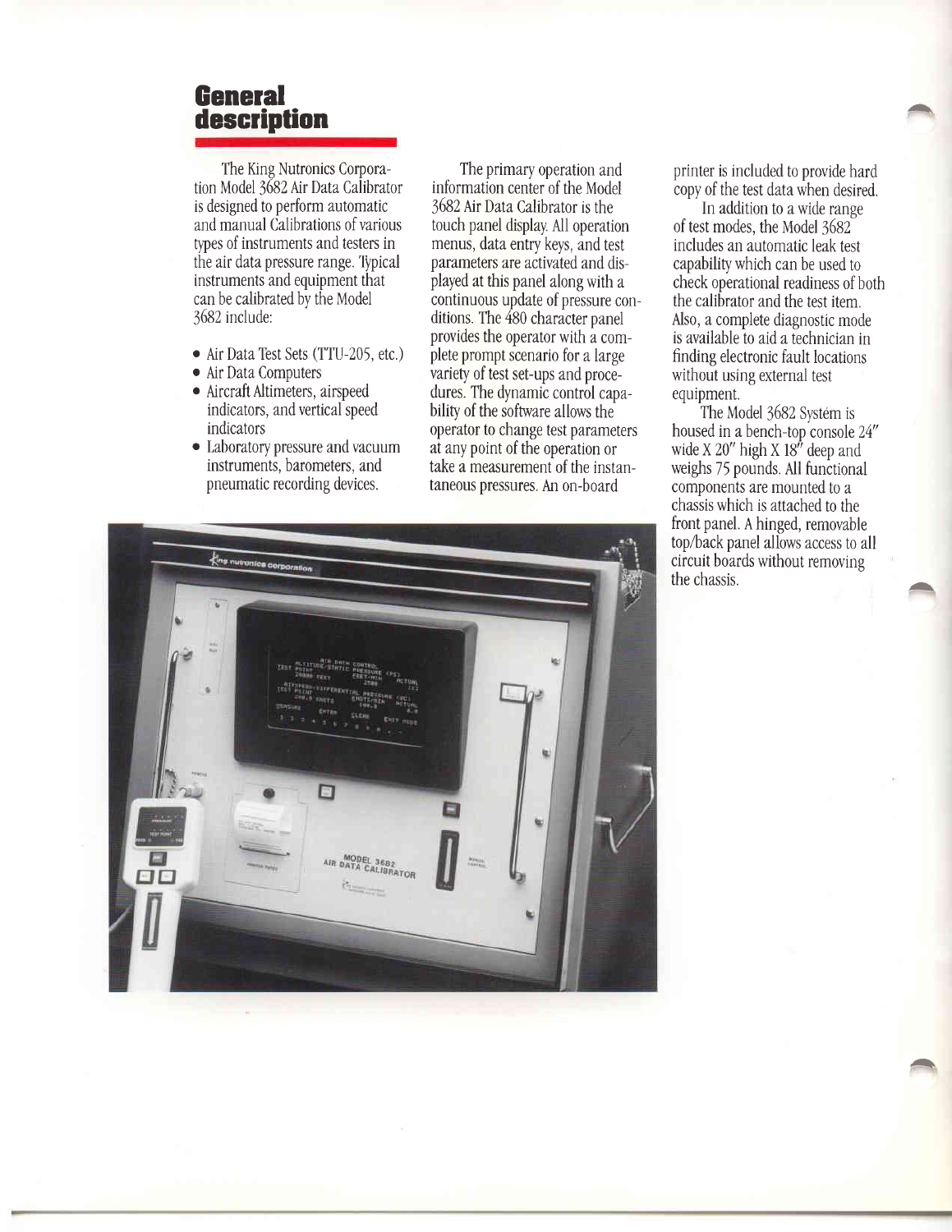## Functional description

The critical components and their functional relationshio are shown in the schematic. A regulated source of 60 psig air or nitrogen and a vacuum source are connected directly to the Ps and Pt servo control valves. The Ps and Pt circuits are identical downstream of the servo valve and each line has a dual solenoid valve oair to isolate and vent the test port.

The pressure control is accomplished by two independent servo valves acting in feedback loops from the transducers. The valves respond to the internal computer demands based on the desired output pressure in each channel. Stable pressure control is achieved through high-resolution conversion of the transducer signal and continuous pulsing of the valves.

The key electronic function components are also shown on the diagram. A series of three micropr0cess0rs direct all operations of the system based on operator input programming and transducer fedback. The electronic components are mounted on a series of circuit

 $\overline{\phantom{a}}$ 



boards installed in a card cage and interconnected through the back olane and three flexible circuits

route the signals throughout the chassis to the functional components.

### **Operation**

The operation of the Model 3682 is completely menu-driven and provides the operator with detailed step-by-step instructions for control. At the conclusion of power-on self-test routines, a screen appears offering a test menu; 'Air Data Control," 'Air Data Monitor," "TTU-205 Test," etc. The operator then touches the panel at the point underscored and the next screen appears. Each successive operator action is depicted on the screen and the parameters of test, such as altitude, airspeed, and rate of change are displayed. The operator can change the parameters at any time during the operation bv touching the panel at the parameter point and entering a new value.

All test functions of the Model 3682 can be controlled by an external computer through the IEEE bus. This capabiliry is of particular benefit in cases where repetitive test points 0r cycling tests are involved

Single channel control of either the Ps or Pt test ports is available to the operator at the menu level. A variety of units of measurement in both absolute and gauge can be selected in the programming phase of operation.

All steps of the operator inputs are clearly directed by the prompt scenario on the touch panel display. A very modest amount of training is required tobecome efficient inthe programming and set-up of tests.